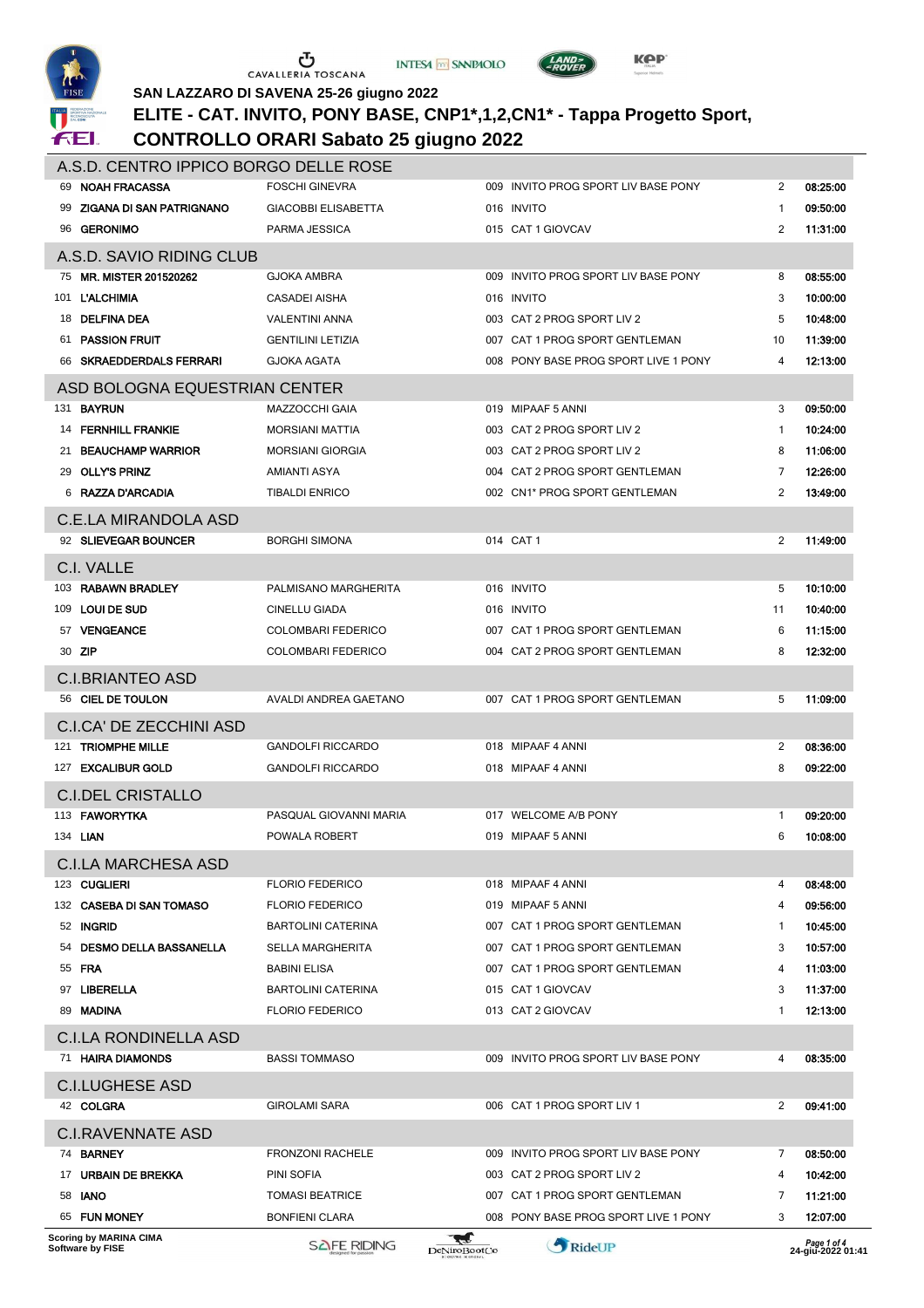





 $\left(\frac{LAND}{-ROVER}\right)$ 

#### **SAN LAZZARO DI SAVENA 25-26 giugno 2022 ELITE - CAT. INVITO, PONY BASE, CNP1\*,1,2,CN1\* - Tappa Progetto Sport,**

| v<br>ffEl.          |                                  | <b>CONTROLLO ORARI Sabato 25 giugno 2022</b> |  |                                      |                         |          |  |
|---------------------|----------------------------------|----------------------------------------------|--|--------------------------------------|-------------------------|----------|--|
|                     | 26 THE GENTLE PRINCE             | <b>GARDINI ELENA</b>                         |  | 004 CAT 2 PROG SPORT GENTLEMAN       | 4                       | 12:08:00 |  |
| 3                   | <b>CORGARY KANSAS</b>            | PINI SOFIA                                   |  | 001 CN1* PROG SPORT LIV CN1          | 3                       | 13.37.00 |  |
| 9                   | <b>OBOS REECE</b>                | <b>GHIRELLI GRETA</b>                        |  | 002 CN1* PROG SPORT GENTLEMAN        | 5                       | 14.07.00 |  |
| 11                  | <b>BALLYGRELLIHAN CRUISER</b>    | <b>IACOPINI ALESSANDRA</b>                   |  | 002 CN1* PROG SPORT GENTLEMAN        | 7                       | 14.19.00 |  |
|                     | CI DELTA TEAM ASD                |                                              |  |                                      |                         |          |  |
| 76                  | <b>BUFALO DE LIXKETA</b>         | RICCHIUTI FRANCESCO                          |  | 009 INVITO PROG SPORT LIV BASE PONY  | 9                       | 09:00:00 |  |
| 115                 | SOX'S DUN IT AGAIN               | <b>FOSCHINI MATILDE</b>                      |  | 017 WELCOME A/B PONY                 | 3                       | 09:30:00 |  |
|                     | 116 SNOWFLAKE IX                 | <b>VENTURINI GIUDITTA</b>                    |  | 017 WELCOME A/B PONY                 | 4                       | 09:35:00 |  |
| 20                  | IN HIGH COTTON                   | ARZILLI DANIELLE MARIE                       |  | 003 CAT 2 PROG SPORT LIV 2           | 7                       | 11:00:00 |  |
| 35                  | <b>CRAUGHWELL PRETTY</b>         | RANDI MARGHERITA                             |  | 005 CNP1* LIV. 2 PONY PROG SPORT     | $\mathbf{1}$            | 11:12:00 |  |
|                     | 23 DUNRATH CAPITAL               | DALL'OLIO MARTINA                            |  | 004 CAT 2 PROG SPORT GENTLEMAN       | $\mathbf{1}$            | 11:50:00 |  |
| 80                  | <b>RATHLIN KING</b>              | <b>VILLA MARTINA</b>                         |  | 010 CN1*                             | 3                       | 12:31:00 |  |
| 81                  | <b>ZAR LUSSURGESE</b>            | CORTECCHIA ANGELA                            |  | 010 CN1*                             | $\overline{\mathbf{4}}$ | 12:37:00 |  |
| 33                  | <b>UNION 'JACK JOLIVET</b>       | <b>DALL'OLIO MARTINA</b>                     |  | 004 CAT 2 PROG SPORT GENTLEMAN       | 11                      | 12:50:00 |  |
| 39                  | <b>CASTLEBLA LASS</b>            | RANDI MARGHERITA                             |  | 005 CNP1* LIV. 2 PONY PROG SPORT     | 5                       | 13:02:00 |  |
|                     | 12 HYDRA DELLE TAMERICI          | PEDONE FERRI RENZO                           |  | 002 CN1* PROG SPORT GENTLEMAN        | 8                       | 14.25.00 |  |
|                     | <b>CI DUCALE ASD</b>             |                                              |  |                                      |                         |          |  |
| 124                 | <b>EQUILIBRIO</b>                | <b>VERARDO VIVIANA</b>                       |  | 018 MIPAAF 4 ANNI                    | 5                       | 09:04:00 |  |
| 95                  | <b>MISTER FIDDICH O</b>          | <b>VERARDO VIVIANA</b>                       |  | 015 CAT 1 GIOVCAV                    | 1                       | 11.25.00 |  |
|                     | CI GENOVESE ASD                  |                                              |  |                                      |                         |          |  |
|                     | 2 MORZILLO ST LEGER              | <b>BARBAGALLO ILARIA</b>                     |  | 001 CN1* PROG SPORT LIV CN1          | 2                       | 13.31.00 |  |
|                     | <b>CIRCOLO IPPICA TARA ASD</b>   |                                              |  |                                      |                         |          |  |
|                     | 70 SPECIAL                       | RUGGERI BENEDETTA                            |  | 009 INVITO PROG SPORT LIV BASE PONY  | 3                       | 08.30.00 |  |
|                     | <b>117 PAVEL</b>                 | PITTIMO ARIANNA                              |  | 017 WELCOME A/B PONY                 | 5                       | 09:40:00 |  |
|                     | 100 CRISTYL                      | FRABETTI ELSA MARIA                          |  | 016 INVITO                           | 2                       | 09:55:00 |  |
| 47                  | <b>MILCHEM CLASSIC EDITION</b>   | <b>FOCARETE SOFIA</b>                        |  | 006 CAT 1 PROG SPORT LIV 1           | 7                       | 10:11:00 |  |
| 106                 | <b>MISS MARIBELLA MARY WEBEL</b> | CALVOSA MATILDE                              |  | 016 INVITO                           | 8                       | 10:25:00 |  |
|                     | 108 CHERI PETITS AA              | <b>GHISELLINI GIADA</b>                      |  | 016 INVITO                           | 10                      | 10:35:00 |  |
|                     | 64 RATHCLOONEY MATCHMAKER        | CADURA ALESSANDRA                            |  | 008 PONY BASE PROG SPORT LIVE 1 PONY | 2                       | 12:01:00 |  |
| 25                  | <b>JIMMY FITZ</b>                | D'ANGELO GRETA                               |  | 004 CAT 2 PROG SPORT GENTLEMAN       | 3                       | 12:02:00 |  |
|                     | 38 UNCLE DU COLOMBIER            | CADURA ALESSANDRA                            |  | 005 CNP1* LIV. 2 PONY PROG SPORT     | 4                       | 12:56:00 |  |
|                     | CITTA' DI MANTOVA ASD            |                                              |  |                                      |                         |          |  |
|                     | 27 MON AMIE                      | <b>VILLAGROSSI DAVIDE</b>                    |  | 004 CAT 2 PROG SPORT GENTLEMAN       | 5                       | 12:14:00 |  |
|                     |                                  |                                              |  |                                      |                         |          |  |
| FIS                 |                                  |                                              |  |                                      |                         |          |  |
|                     | 129 SEABREEZE FOR LIFE           | LONFERNINI TOMMASO                           |  | 019 MIPAAF 5 ANNI                    | $\mathbf{1}$            | 09.38.00 |  |
|                     | G.E.S.E. ASD                     |                                              |  |                                      |                         |          |  |
|                     | 136 BABOL BALOU DT Z             | <b>FANTI GIOVANNI</b>                        |  | 020 WELCOME A/B CAVALLI              | -1                      | 09.15.00 |  |
|                     | 53 SKYHORSE BLACK BALOU          | <b>FANTI GIOVANNI</b>                        |  | 007 CAT 1 PROG SPORT GENTLEMAN       | 2                       | 10.51.00 |  |
|                     | 60 LARS W & W                    | AMENDOLA LUCREZIA                            |  | 007 CAT 1 PROG SPORT GENTLEMAN       | 9                       | 11.33.00 |  |
|                     | 93 SKYHORSE DANTE                | <b>FANTI GIOVANNI</b>                        |  | 014 CAT 1                            | 3                       | 11.55.00 |  |
|                     | <b>GRAITESCA RIDING CLUB</b>     |                                              |  |                                      |                         |          |  |
|                     | 122 DARK SUN                     | CAPETTI ELENA                                |  | 018 MIPAAF 4 ANNI                    | 3                       | 08:42:00 |  |
|                     | 133 <b>ISLA ISABEL AA</b>        | CAPETTI ELENA                                |  | 019 MIPAAF 5 ANNI                    | 5                       | 10:02:00 |  |
| <b>I GRILLI ASD</b> |                                  |                                              |  |                                      |                         |          |  |
|                     | 114 TWILIGHT MAGIC               | ANDREINI MATILDE                             |  | 017 WELCOME A/B PONY                 | 2                       | 09:25:00 |  |
|                     | <b>118 FURIA</b>                 | <b>CORTINI OLIVIA</b>                        |  | 017 WELCOME A/B PONY                 | 6                       | 09:45:00 |  |
|                     | 49 VICKY                         | <b>GRILLI GABRIELE</b>                       |  | 006 CAT 1 PROG SPORT LIV 1           | 9                       | 10:23:00 |  |
|                     | 50 TOTMES                        | FRANCESCHETTI PICARD DIAMANTE                |  | 006 CAT 1 PROG SPORT LIV 1           | 10                      | 10:29:00 |  |
|                     |                                  |                                              |  |                                      |                         |          |  |

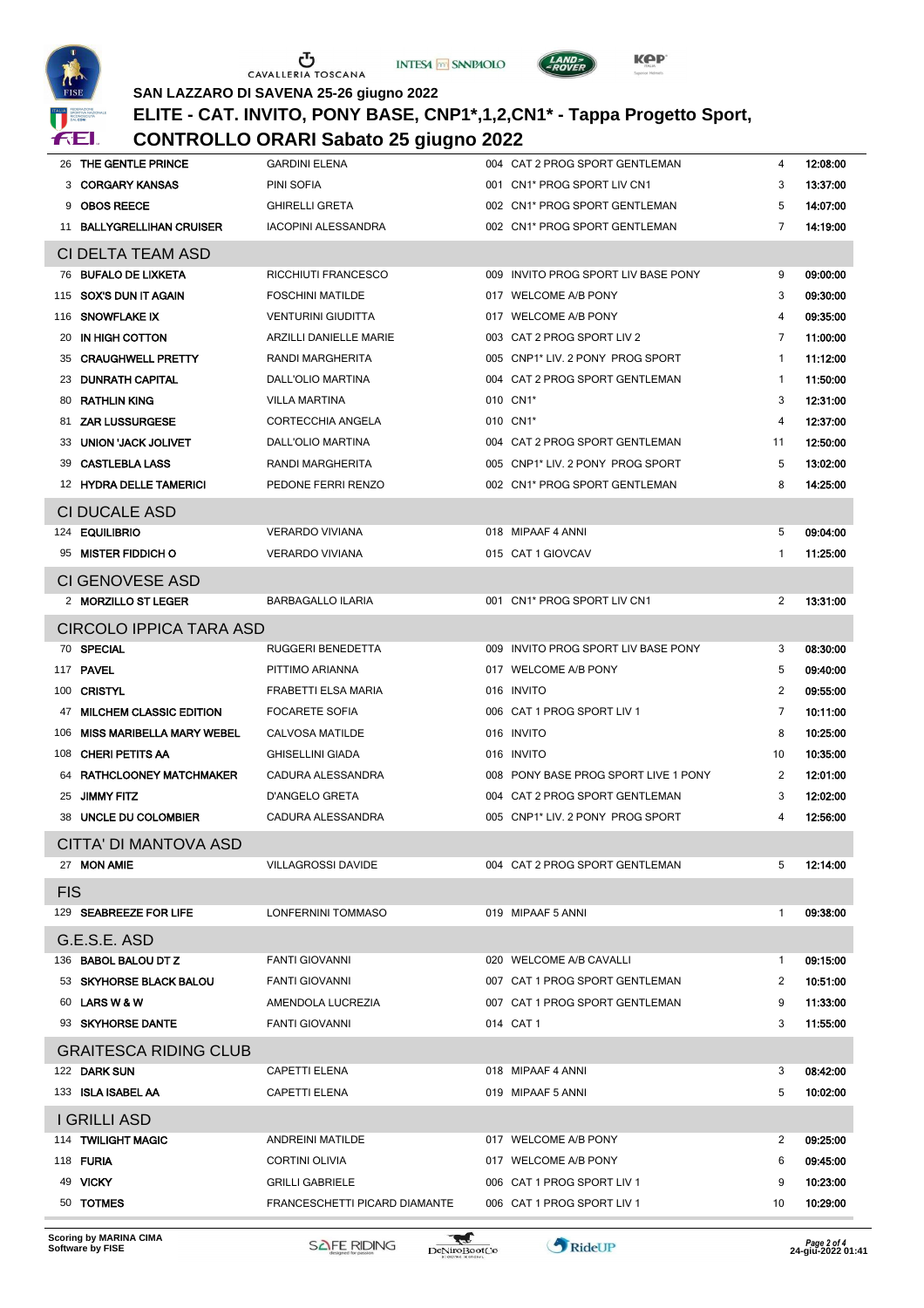





#### **SAN LAZZARO DI SAVENA 25-26 giugno 2022 ELITE - CAT. INVITO, PONY BASE, CNP1\*,1,2,CN1\* - Tappa Progetto Sport,**

# **CONTROLLO ORARI Sabato 25 giugno 2022**

|     | IL CASALE ASD                            |                            |     |                                      |                |          |
|-----|------------------------------------------|----------------------------|-----|--------------------------------------|----------------|----------|
| 102 | <b>TEMPORANEA 21270</b>                  | SARTOR ROSSELLA            |     | 016 INVITO                           | 4              | 10.05.00 |
| 104 | <b>EXCEL DES NEPLIERS</b>                | <b>MENDY LUNA</b>          |     | 016 INVITO                           | 6              | 10.15.00 |
| 37  | <b>BOYLE BRIGHT STAR</b>                 | PIVA BENEDETTA             |     | 005 CNP1* LIV. 2 PONY PROG SPORT     | 3              | 11.24.00 |
| 28  | <b>BELLA E CARA</b>                      | PARISOTTO TAMARA           |     | 004 CAT 2 PROG SPORT GENTLEMAN       | 6              | 12.20.00 |
|     | 79 CORBON                                | MORETTI ALESSANDRA         |     | 010 CN1*                             | 2              | 12:25:00 |
|     | IL CINGHIO EQUITAZIONE ASD               |                            |     |                                      |                |          |
|     | 15 QUINDI                                | <b>MELLI ELENA</b>         |     | 003 CAT 2 PROG SPORT LIV 2           | 2              | 10:30:00 |
|     | 63 KEAMORE TED                           | <b>MONICA VITTORIA</b>     |     | 008 PONY BASE PROG SPORT LIVE 1 PONY | 1              | 11:55:00 |
|     | IL MELOGRANO ASD                         |                            |     |                                      |                |          |
|     | 91 THE POWDER HOUND                      | MILONE GIUSEPPE            |     | 014 CAT 1                            | 1              | 11:43:00 |
|     | 82 PIGRAPHIKA                            | <b>MILONE GIUSEPPE</b>     |     | 010 CN1*                             | 5              | 12:43:00 |
|     | <b>LA POLVERIERA</b>                     |                            |     |                                      |                |          |
| 111 | <b>BASILICO</b>                          | <b>LORETI SILVIA</b>       |     | 016 INVITO                           | 13             | 10:50:00 |
|     | 7 DARGIN DELLA CACCIA                    | <b>LORETI SILVIA</b>       |     | 002 CN1* PROG SPORT GENTLEMAN        | 3              | 13:55:00 |
|     | <b>LIBERTY STABLES SSD A RL</b>          |                            |     |                                      |                |          |
|     | <b>MAYBE ITS TIME</b>                    | <b>GRAZIANI MATTEO</b>     |     | 006 CAT 1 PROG SPORT LIV 1           | 1              | 09:35:00 |
|     | 44 CRAZY DAF                             | PICOTTI BENEDETTA          |     | 006 CAT 1 PROG SPORT LIV 1           | 4              | 09:53:00 |
|     | LO STRADELLO ASD                         |                            |     |                                      |                |          |
|     | 73 ABRAKADABRA                           | <b>MONTI ELEONORA</b>      |     | 009 INVITO PROG SPORT LIV BASE PONY  | 6              | 08.45.00 |
| 19  | <b>ECLISSE OSCURA</b>                    | <b>CATTANI SOFIA SONIA</b> |     | 003 CAT 2 PROG SPORT LIV 2           | 6              | 10:54:00 |
| 1   | <b>TULLIBARDS PERFECTION</b>             | <b>BREVINI GABRIELE</b>    |     | 001 CN1* PROG SPORT LIV CN1          | 1              | 13.25.00 |
| 8   | <b>M.ELETTRA DELLE CAMPE</b>             | ROSSI ELISA                |     | 002 CN1* PROG SPORT GENTLEMAN        | 4              | 14.01.00 |
|     | P.C. LA VALLE DEL BO ASD                 |                            |     |                                      |                |          |
|     | 24 PICCOLO FARORE                        | <b>LECCE GIULIA</b>        |     | 004 CAT 2 PROG SPORT GENTLEMAN       | 2              | 11.56.00 |
|     | P.C. MONTEVECCHIO ASD                    |                            |     |                                      |                |          |
| 68  | <b>BISOU CHERI</b>                       | <b>CAPRILLI GIORGIA</b>    |     | 009 INVITO PROG SPORT LIV BASE PONY  | 1              | 08:20:00 |
|     | 72 OLIVER                                | <b>CORSINI CHIARA</b>      | 009 | INVITO PROG SPORT LIV BASE PONY      | 5              | 08:40:00 |
| 43  | SIRE DI GABI                             | <b>FABBRI GINEVRA</b>      |     | 006 CAT 1 PROG SPORT LIV 1           | 3              | 09:47:00 |
| 105 | <b>QUAL BUON VENTO</b>                   | RAMBALDI ALICE             |     | 016 INVITO                           | 7              | 10:20:00 |
|     | 36 MOOBY                                 | RASPONI DAVID RYAN         |     | 005 CNP1* LIV. 2 PONY PROG SPORT     | $\overline{2}$ | 11:18:00 |
|     | 59 ROSCHE <sup>®</sup>                   | <b>MENINI ILARIA</b>       |     | 007 CAT 1 PROG SPORT GENTLEMAN       | 8              | 11:27:00 |
|     | 10 HARTHILL ANTHONY                      | <b>GUIDONI FEDERICA</b>    |     | 002 CN1* PROG SPORT GENTLEMAN        | 6              | 14:13:00 |
|     | PODERE TORRE ASD                         |                            |     |                                      |                |          |
|     | 78 CORRNAFEST BARNEY                     | NICASTRI GIULIA            |     | 010 CN1*                             | -1             | 12:19:00 |
|     | 32 MIDNIGHT B                            | <b>SEZZI IRENE</b>         |     | 004 CAT 2 PROG SPORT GENTLEMAN       | 10             | 12:44:00 |
|     | R.C.DI CASORATE A.S.D.                   |                            |     |                                      |                |          |
|     | 125 BRAMA'S WISH                         | CANNAVALE CHIARA LUISA     |     | 018 MIPAAF 4 ANNI                    | 6              | 09.10.00 |
|     |                                          |                            |     |                                      |                |          |
|     | S.A.S.A. SSD A RL                        |                            |     |                                      |                |          |
|     | 86 GRAZIEMILLE                           | <b>CASTELLI MARTA</b>      |     | 012 CAT 2                            | 1              | 12.01.00 |
|     | <b>SCUDERIA SANDYS ASD</b>               |                            |     |                                      |                |          |
|     | 130 BRASHQUOSTER                         | <b>SUT EMI</b>             |     | 019 MIPAAF 5 ANNI                    | 2              | 09.44.00 |
|     | 5 VISTA E PRESA                          | <b>SUT EMI</b>             |     | 002 CN1* PROG SPORT GENTLEMAN        | 1              | 13.43.00 |
|     | SCUOLA DI EQUITAZIONE LA QUERCE SSD A RL |                            |     |                                      |                |          |
|     | 120 PEGASO DEL VERGANTE                  | <b>CARBONE GIORGIO</b>     |     | 018 MIPAAF 4 ANNI                    | -1             | 08.30.00 |
|     | 126 HYBISCUS                             | <b>CARBONE GIORGIO</b>     |     | 018 MIPAAF 4 ANNI                    | 7              | 09.16:00 |
|     | 87 MINERVA DEL VERGANTE                  | <b>CARBONE GIORGIO</b>     |     | 012 CAT 2                            | 2              | 12:07:00 |
|     |                                          |                            |     |                                      |                |          |